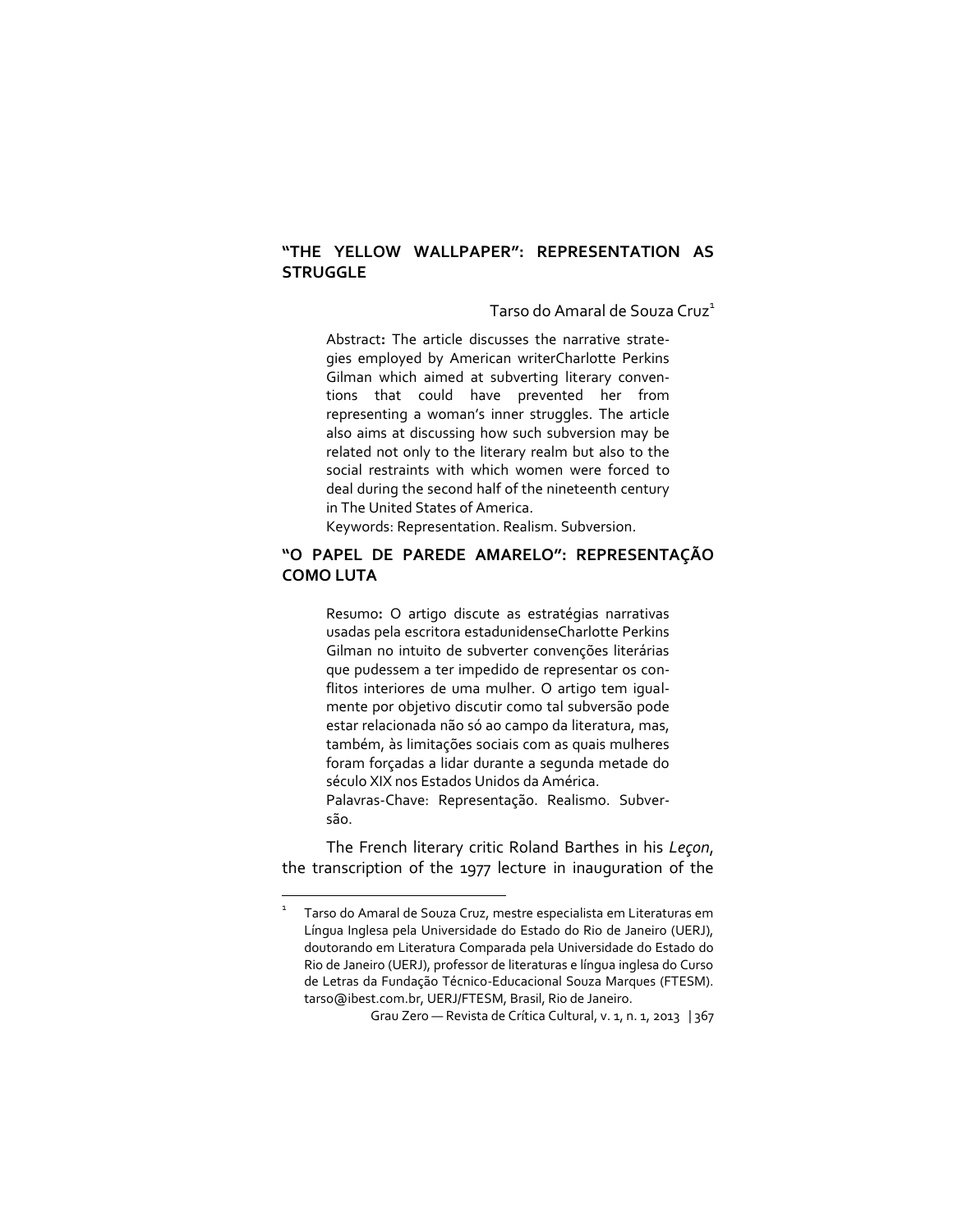Chair of Literary Semiology in the Collège deFrance, quotes the Russian linguist Roman Jakobson and argues that "a speech-system is defined less by what it permits us to say than by what it compels us to say" (BARTHES). According to Barthes, language is fascist, "for fascism does not prevent speech, it compels speech" (BARTHES). He also states that unfortunately there is no possible way of living outside language, of living without language: "human language has no exterior: there is no exit" (BARTHES). Nevertheless, he believes there is a way of cheating language: literature. For Barthes, literature allows us to question and subvert the different set of rules and constraints inherent to language.

American scholar Jenny Weatherford in her article "Approaching the Ineffable: 'The Yellow Wallpaper' and Gilman's Problem with Language" points out thatAmerican writer Charlotte Perkins Gilman "did not feel that language was entirely at her command" (WEATHERFORD, 1999, p. 58). According to Weatherford, Gilman doubted "whether language and conventional means of story-telling could ever present an authentic view of a woman's inner experience" (p. 58).

It is possible to argue that Gilman might have suffered with the constraints and limitations imposed by the fascism inherent to language that Barthes talks about. If it was not possible for her to find a way to represent a faithful view of the inner experiences a woman goes through, then it might be due to the way she was forced to try to mold her writings. Weatherford supports the idea that these limitations led Gilman to try to create a new sort of story: "having found conventional techniques and plots of literature irrelevant to her own and many other women's experience, Gilman attempted to create [...] a new kind of story — one that would tell what it was like from the inside"(WEATHERFORD, 19, p. 59). The result of this attempt, according to Weatherford, is"The Yellow Wallpaper".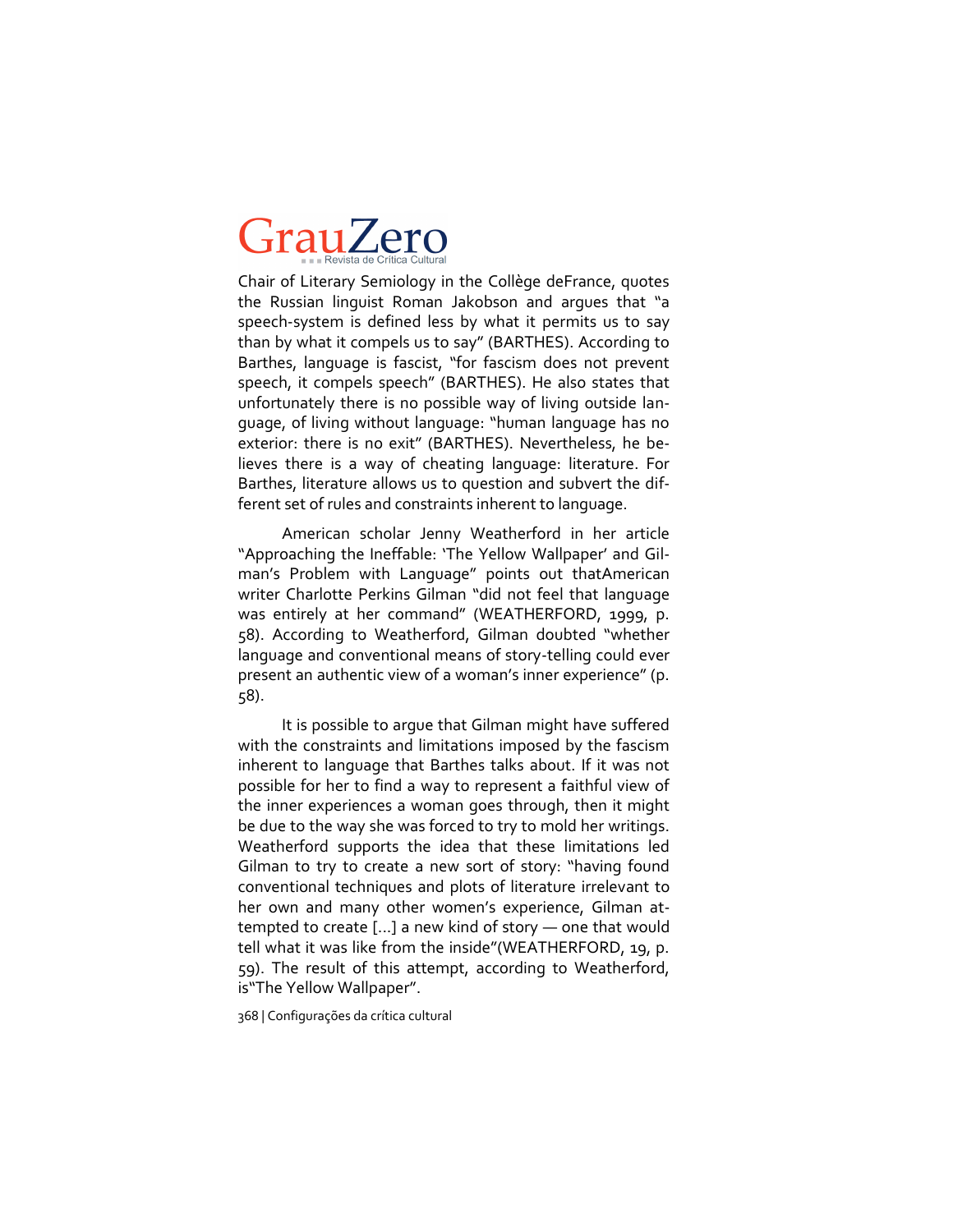

The present paper aims at discussing the narrative strategies used by Gilman in order to subvert the literary conventions which could have prevented her from truthfully representing a woman's inner struggles. The present paper also aims at discussing how such subversion might be understood as not only related to the realm of literature but also to the social constraints with which women were forced to deal in the second half of the  $19<sup>th</sup>$  century in the United States of America.

In the last fifty years of the  $19<sup>th</sup>$  century The United States of America was a country going through profound changes: from being a essentially rural society to a greatly urbanized and industrialized world power. These changes affected women's lives, but they did not drastically alter the way women lived: economically dependent on men, women had almost no autonomy and had to face the limitations imposed by a society where only the maternal and sexual facets of their characters were taken into consideration.

It was in this same society where a literary movement which came to be known as American Realism was taking place. Just like those that produce it, as well as those who were depicted in its stories, American Realism was dealing with many questions. American realist authors very much struggled with how and what to represent in that everchanging society of theirs. There was a whole debate about what essentially was to faithfully represent reality.

Grau Zero — Revista de Crítica Cultural, v. 1, n. 1, 2013 | 369 One of the most celebrated American realist authors Henry James once wrote that "the real represents to my perception the things we cannot possibly not know"(BANTA, 2007, p. xxxviii). According to Kaplan, James believed "in the creative power of the mind to shape its own reality within the limits of moral ambiguity rather than field of social relations" (KAPLAN, 1992, p. 4), i.e. James might be taken as an example of a realist author who faced a series of questions on what and how to represent, for representing a character's though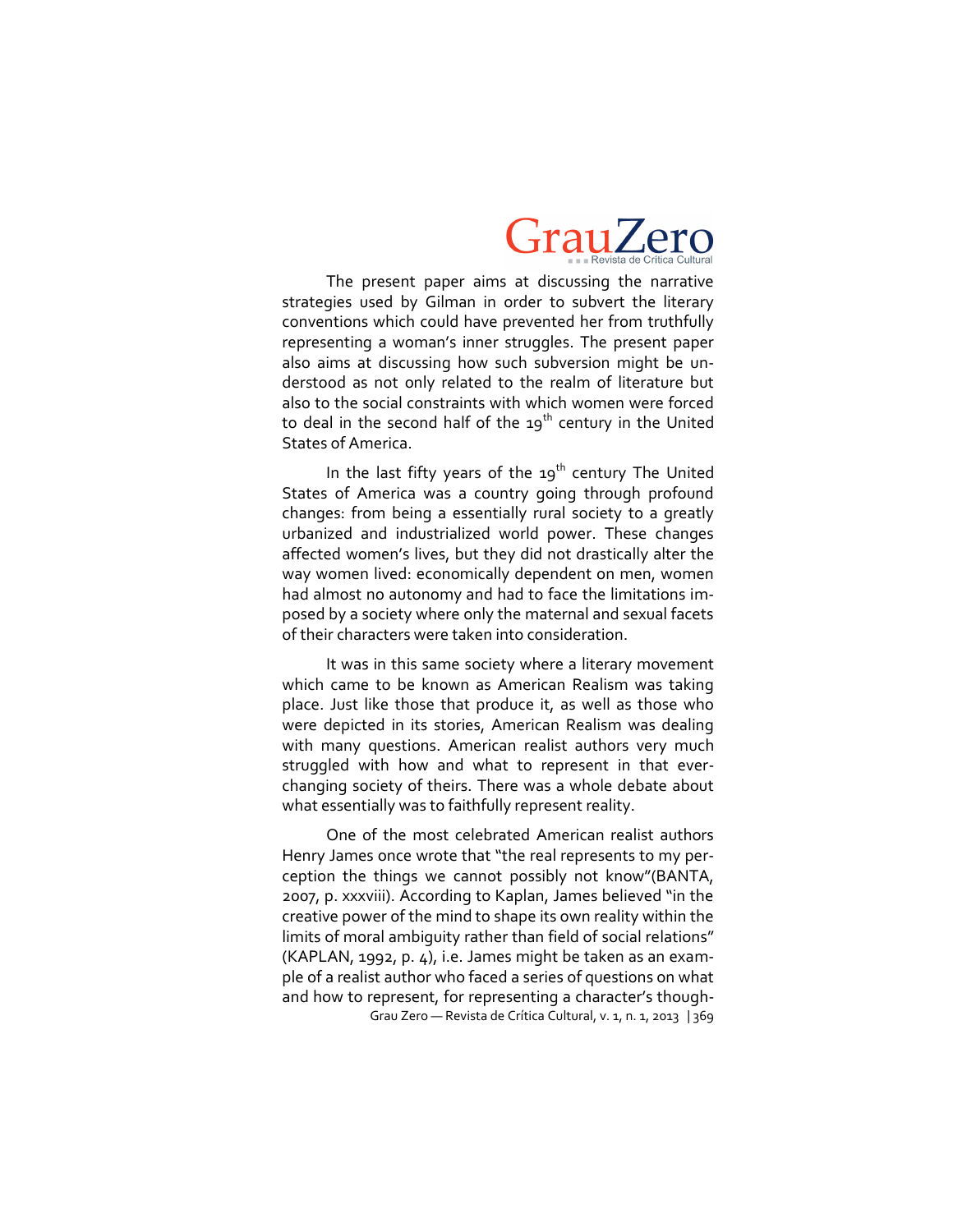ts is very much different than portraying social relations, as would be expected of someone who should depict reality 'as it is'.

However, James eventually decides for realist representation as something which depicts reality as being more related to what goes on inside the mind of the characters he created than as a supposedly truthful representation of the social relations, as his most emblematic novel *The Portrait of a Lady* clearly exemplifies.

Henry James is not alone in the American realist canon though. Charlotte Perkins Gilman is also a part of it nowadays. Just like James and many other authors, she faced many questions on what and how to represent. Nevertheless, Gilman might be seen as an American realist author with a whole different set of extra questions to provide answers for: she was a female author, and a very combative one.

Gilman repudiated the assumptions about the social role of women which were current during her lifetime — from 1860 to 1935. According to *The Norton Anthology ofAmerican Literature*, "Gilman lived her life, for the most part, on the margins of asociety whose economic assumptions about and social definitions of women she vigorously repudiated" (BAYM, 2003, p. 656). Still according to the same anthology,"out of this resistance to conventional values and what she later characterized as 'masculinist' ideals, Gilman produced the large body of polemical writings and selfconsciously feminist fiction that made her the leading feminist theoretician, speaker, and writer of her time" (p. 656).

On July 3, 1860, Charlotte Anna Perkins was born in Hartford, Connecticut from a family with some relevant intellectual figures of the time. Frederic Beecher Perkins, the father, "was a minor literary figure, grandson of the theologian Lyman Beecher, and a nephew of the preacher Henry Ward Beecher and of Harriet Beecher Stowe" (BAYM,2033, p. 656).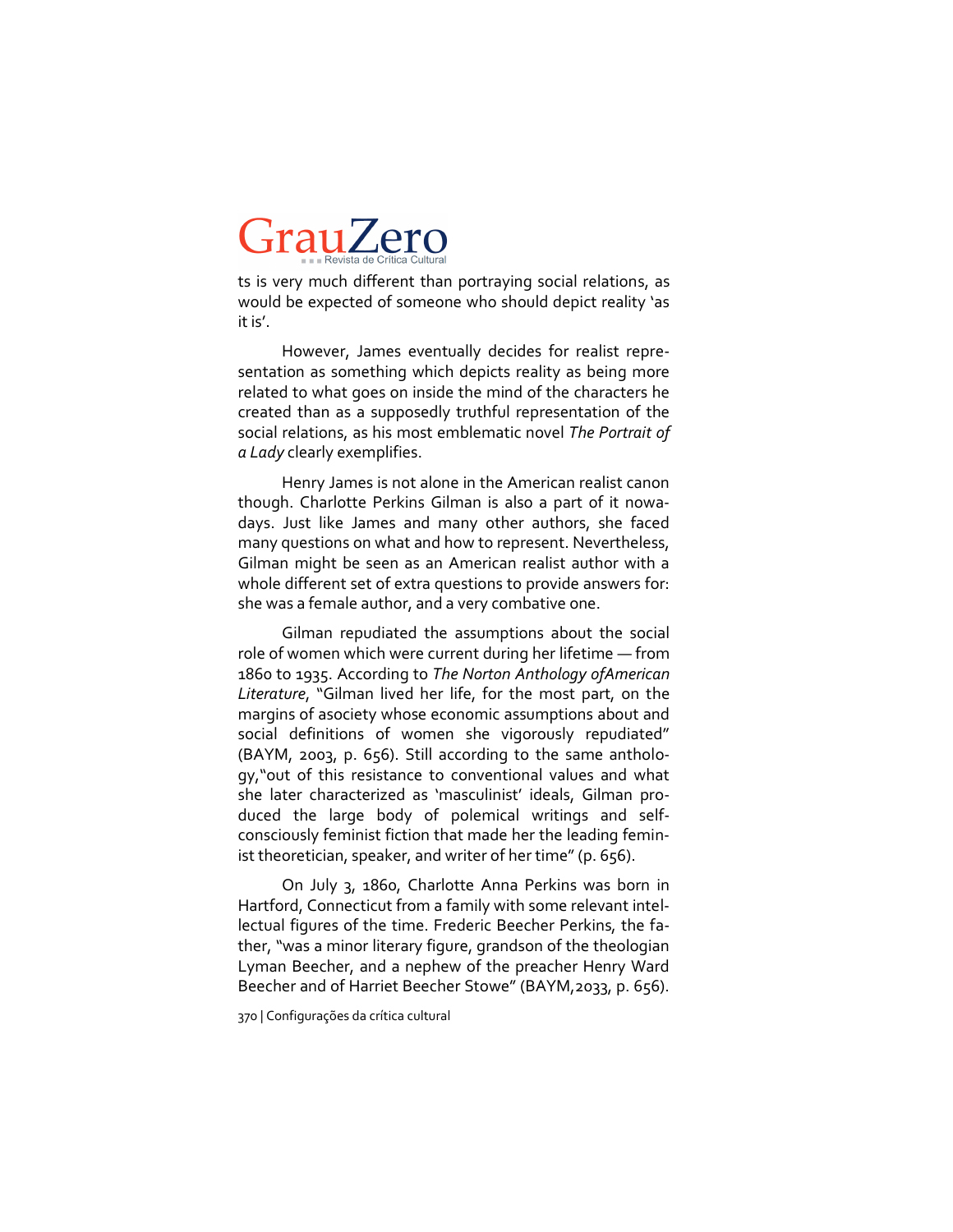

Frederic Beecher Perkins, nevertheless, would leave his newly born daughter soon after her birth to the cares of her mother, Mary A. Fitch. Throughout her life, Gilman would fruitlessly try to establish some kind of closer connection to herfather who would merely send her "occasional letters with lists of books she should read" (p. 656).

Due to her father's deserting the family, which was made of two children and their mother, Mary A. Fitch would take the children and move back to Rhode Island, where her family had lived since the middle of the previous century. It is possible to imagine the kind of hardship this family had to face. Gilman herself described her childhood as "painful and lonely" (p. 656).

Gilman worked in several different places developing various activities, such as teaching arts and designing greeting cards in order to support herself, from early adulthood to getting married to Charles Stetson in 1884 — her last name, Gilman, does not come from this first marriage, but from a second one, this time to her cousin George Houghton Gilman.

During the time she had to work to support herself, Gilman "had increasingly become aware of the injustices inflicted on women, and she had begun to write poems[…] in which she developed her own views on women's suffrage" (p. 656). In fact,Gilman ended up developing a line of thought in which the growth of mankind as whole as seen as being held back due to female economic dependency on men. Amongst fiction writings, such as *Moving the Mountain* and *Herland*, and nonfiction ones, for instance *Women and Economics*, she wrote about the female condition and how it could be improved throughout her life. However, her most emblematic piece of writing is"The Yellow Wallpaper".

In "The Yellow Wallpaper" Gilman writes about a woman who is imprisoned in a room in order to recover from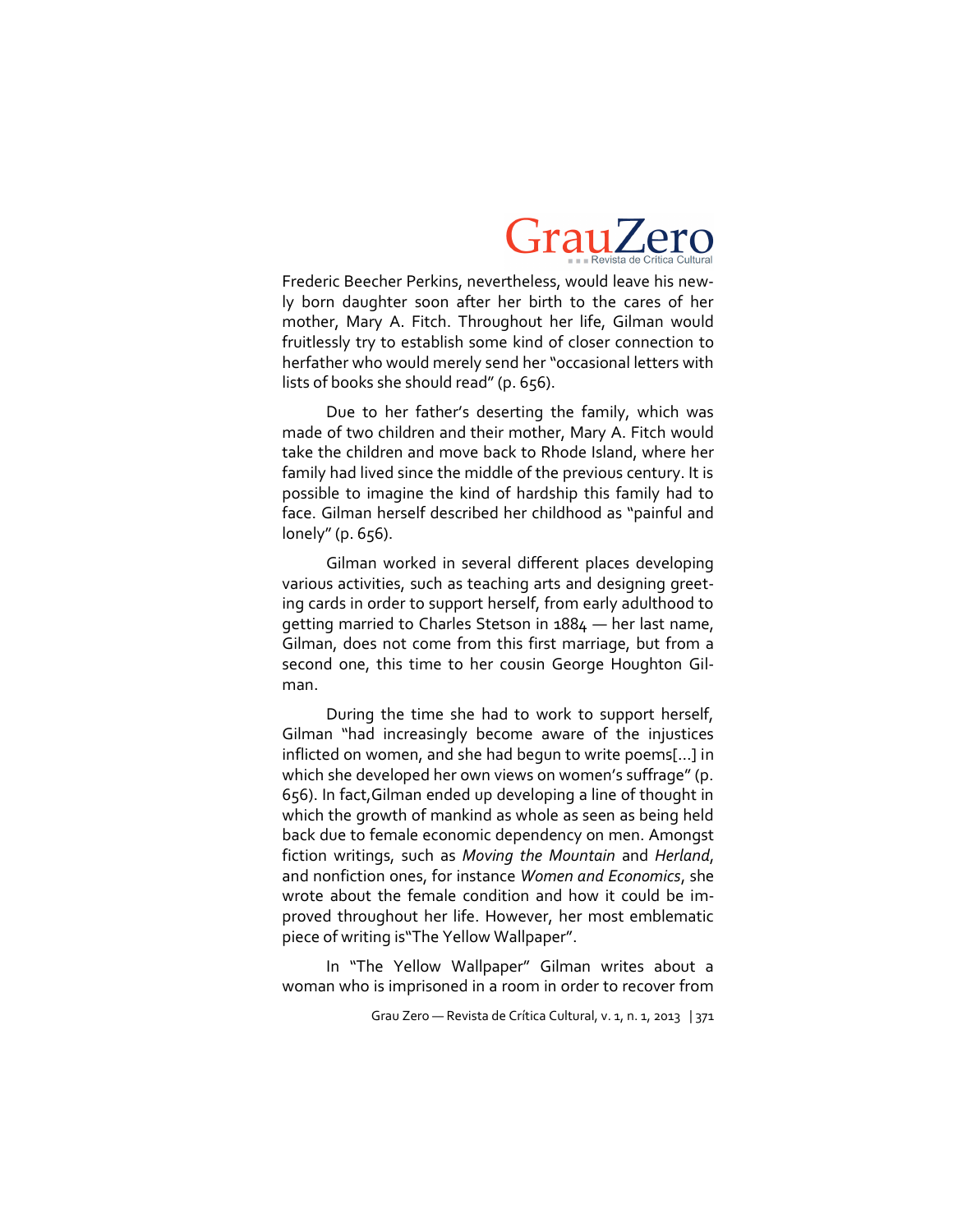a nervous breakdown possibly brought about by the birth of her child. This imprisonment was carried out by her husband and he is the one responsible for her treatment as well: he is a doctor. As the narrative progresses we the readers follow this nameless woman's struggle against a supposed insanity which evolves to a real one. Like Henry James, Gilman also chose to represent reality as something related to what goes on inside a character's mind. Although the social relations among characters are also present in her story.

Gilman's story was based in a real-life experience she went through. Before writing the story, she had suffered a nervous breakdown similar to the one depicted in"The Yellow Wallpaper". She almost lost her mind due to a treatment similar to the one received by the character in her story, the 'rest cure'.

After eleven months as a married woman, she gave birth to the couple's only child, Katharine. The birth of the child brought about unhappiness and problems that Gilman had already foreseen before getting married, i.e. "the difficulties of reconciling her ambition to be a writer with the demands of being a wife, housekeeper, and mother" (BAYM, 2003, p. 656). It was exactly the situation brought about by Katharine's birth that led Gilman to depression. A condition that should be properly treated, according to

Gilman's husband and mother. Therefore, they thought the best thing to be done was to send Gilman to Philadelphia to be treated by Dr. S. Weir Mitchell, the most renowned neurologist of the day in The United States. Supposedly a specialist in female 'nervous' disorders, Mitchell used to prescribe a 'rest cure' that consisted of "total bed rest for several weeks and limited intellectual activity thereafter"  $(p. 656)$ .

As Gilman writes in her "Why I Wrote The Yellow Wallpaper", whose content is an explanation about why she had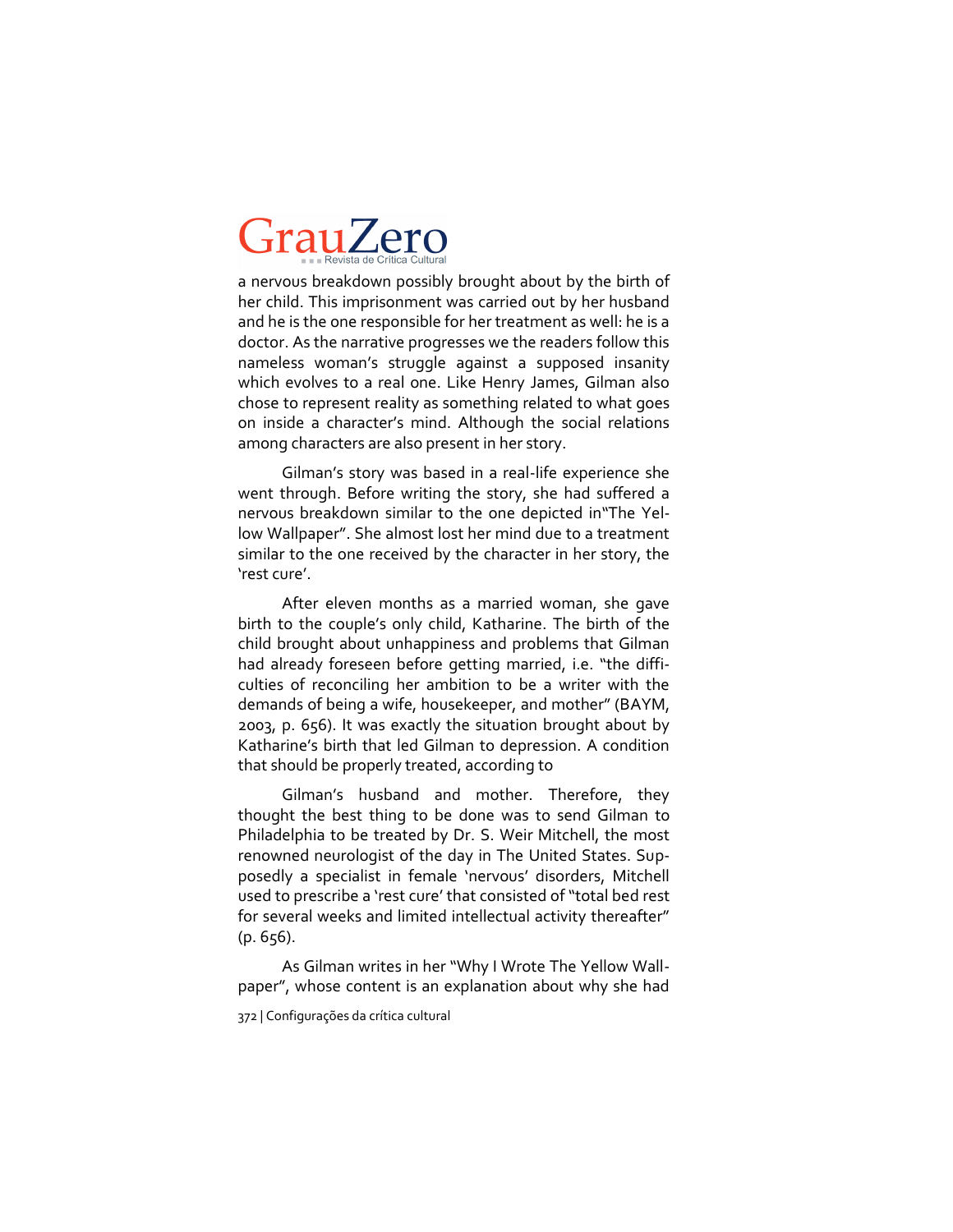

written such an unusual story as "The Yellow Wallpaper", she "obeyed those directions for some three months, and came so near the border line of utter mental ruin" (GILMAN, 2003, p. 669) that she could realize how harmful such treatment really was. Gilman, however, was able to recover from it and decided to write the story in order to prevent other people from suffering as much as she did.

Gilman attempted to structure her most celebrated story in a veritable way, i.e. the reader would have access to a nameless woman's thoughts through what she writes in a kind of journal, a supposedly faithful representation of her inner thoughts. It is possible to know about her sort of journal due to the recurrent mentions she does to her writing on the first half of the narrative: "this is dead paper and a great relief to my mind" (GILMAN, 2006, p. 184); "I did write for a while in spite of them" (p. 186); "there is nothing to hinder my writing as much as I please" (p. 190), and so on. These writings, however, are done in secrecy and gradually become harder and harder to be accomplished: "I think sometimes if I were only well enough to write a little it would relieve the press of ideas and rest me. But I find I get pretty tired when I try" (GILMAN, 2006, p. 192); "I don't know why I should write this. I don't want to. I don't feel able. [...] the effort is getting to be greater than the relief" (p. 198).

After the passage in which the nameless woman states that "It is getting to be a great effort for me to think straight" (p. 200), the narrative takes a remarkable turn: there is not a single mention to her writings until the end of the story. As her insanityincreasingly progresses the reader no longer has access to what she writes in her journal, for she apparently stops doing such thing. The reader, therefore, should not be able to access the supposedly truthful written representations of her inner thoughts and struggles any more. But something extraordinary takes place: the narrator's thoughts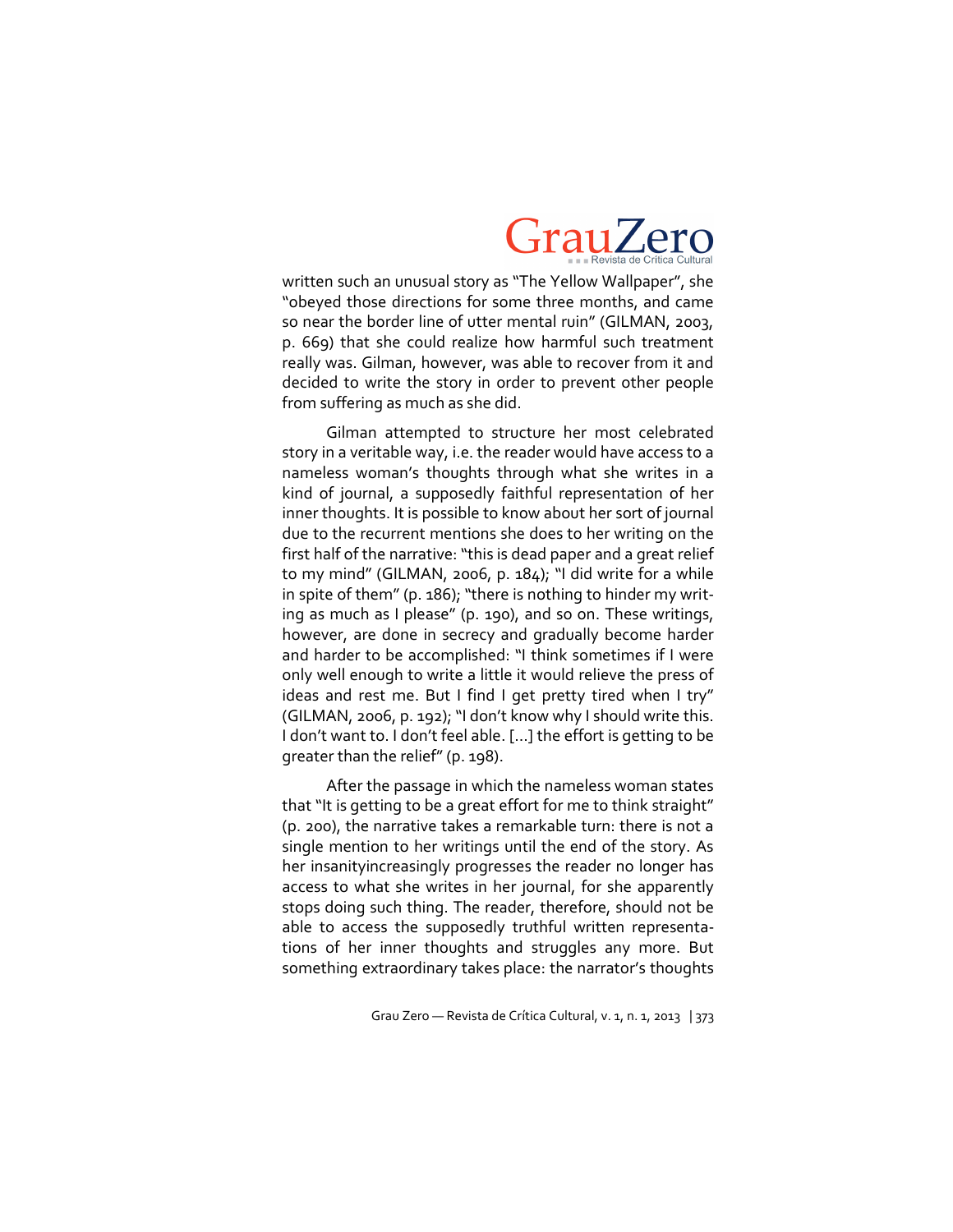themselves is what Gilman offers the reader. As Jenny Weatherford points out:

> The narrator references to her own act of writing disappear completely. Moreover, the fictional illusion that the narrator continues to produce a journal becomes untenable. [...] The story slips from one form into another — from journal to interior monologue, but without any intervening character or explanation to account for the shift, Gilman provides no justification for how the story can continue to be told if the narrator can no longer write.(WEATHERFORD, 1999, p. 66-67)

Gilman, as Henry James and many of the realist authors who wrote in America in the second half of the  $19^{th}$ century did, had to face a difficult choice when choosing how to represent the increasing insanity of her character in "The Yellow Wallpaper": should she stick to the literary conventions which were based on a logical representation of life, on verisimilitude or should she subvert them, break free from them in order to better depict the inner thoughts of a woman who is progressively losing her mind? As Weatherford puts it,

> Gilman faced an either-or proposition. Either she could maintain the premise that the woman continues to keep her journal and thus, limit her own possibilities for portraying the depth of the woman's madness, or she could portray the woman's growing insanity in all its horror, which would destroy the fictional illusion that the woman is still maintaining her journal. (p. 68)

Gilman chooses to subvert the narrative and representational conventions in order to achieve her aim: create a faithful representation of something which could no longer be ignored, something "we cannot possibly not know" (BAN-TA, 2007, p. xxviii): the sufferings of a woman who is going insane due to society rules and conventions. To use a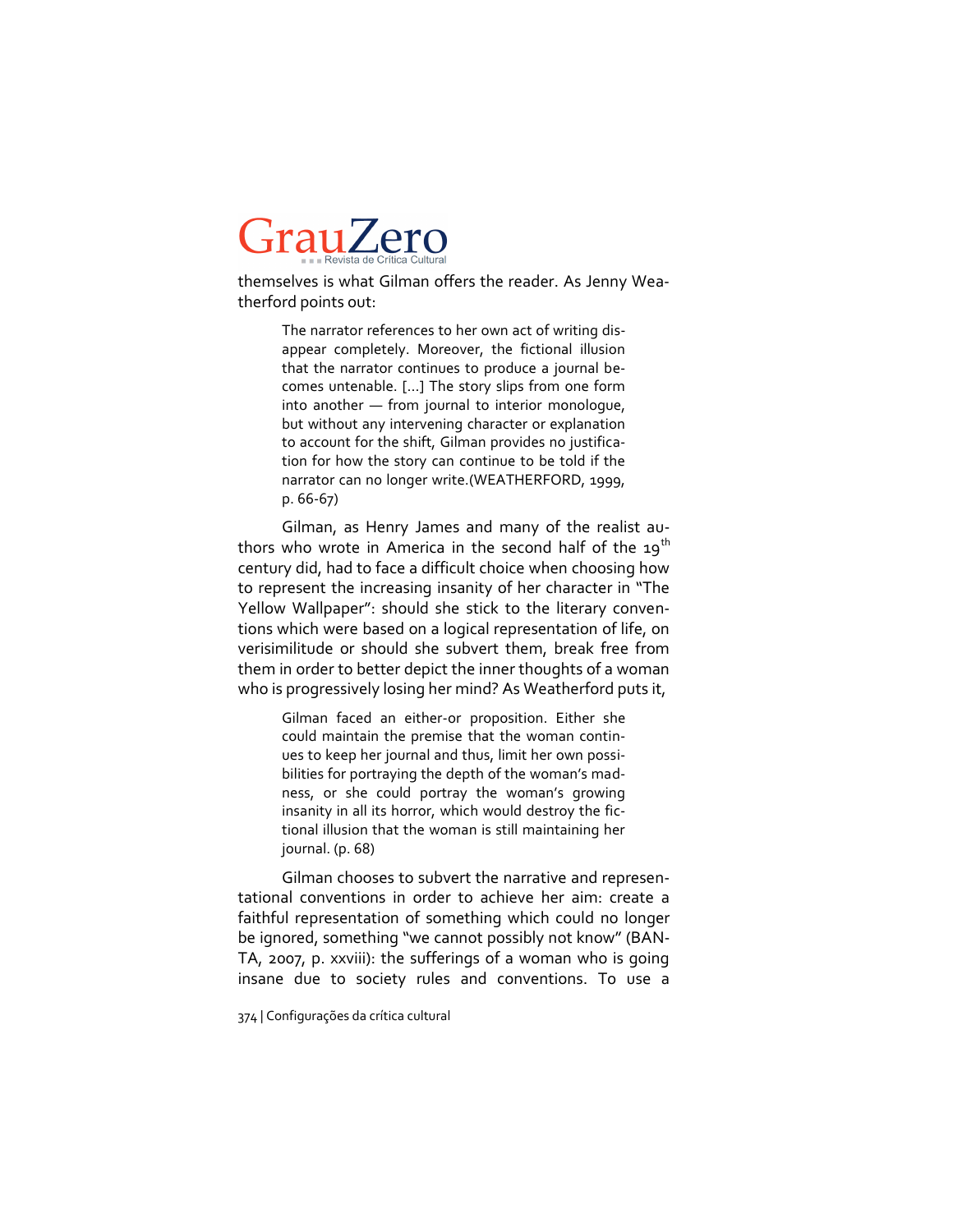

Barthes's concept, in "The Yellow Wallpaper" Gilman cheated the fascism of language, she was able to break free from the limitations imposed by the"conventional techniques and plots of literature" (WEATHERFORD, 1999, p. 59) which were current at the second half of the 19<sup>th</sup> century.

Due to the resolution of the proposition faced by Gilman mentioned by Weatherford, the author of *Women and Economics* might be seen as an example of thekind of writer who produces the Realism Kaplan writes about: "Realism cannot be understood only in relation to the world it represents; it is also a debate [...] with competing modes of representation" (KAPLAN, 1992, p. 13).

Weatherford mentions two competing modes of representation Gilman had to deal with, but throughout the story, many might have been the difficult choices she had to face, for, although, the main focus of "The Yellow Wallpaper" is what goes on inside the nameless woman's mind, it is easily possible to infer many of the characteristics of the society in which Gilman used to live.

An extremely noticeable trait of such society is the way men patronize women, for instance. There are several passages in the story which might serve as samples of such thing, like the one in which John, the woman's husband, refers to her as "a blessed little goose" (GILMAN, 2006, 192). Another example of such behaviour might be seen in the passage in which he calls her "little girl" (p. 202). The very fact she is locked in a nursery is also very emblematic. Everything which encompasses the representations in the story is the result of choices, choices between the conventions and the subversion, even the very representation of the husbandwife relationship.

When Gilman subverts the conventions of representation at the same time that she tries to depict the society in which both her and her characters live, she is not only sub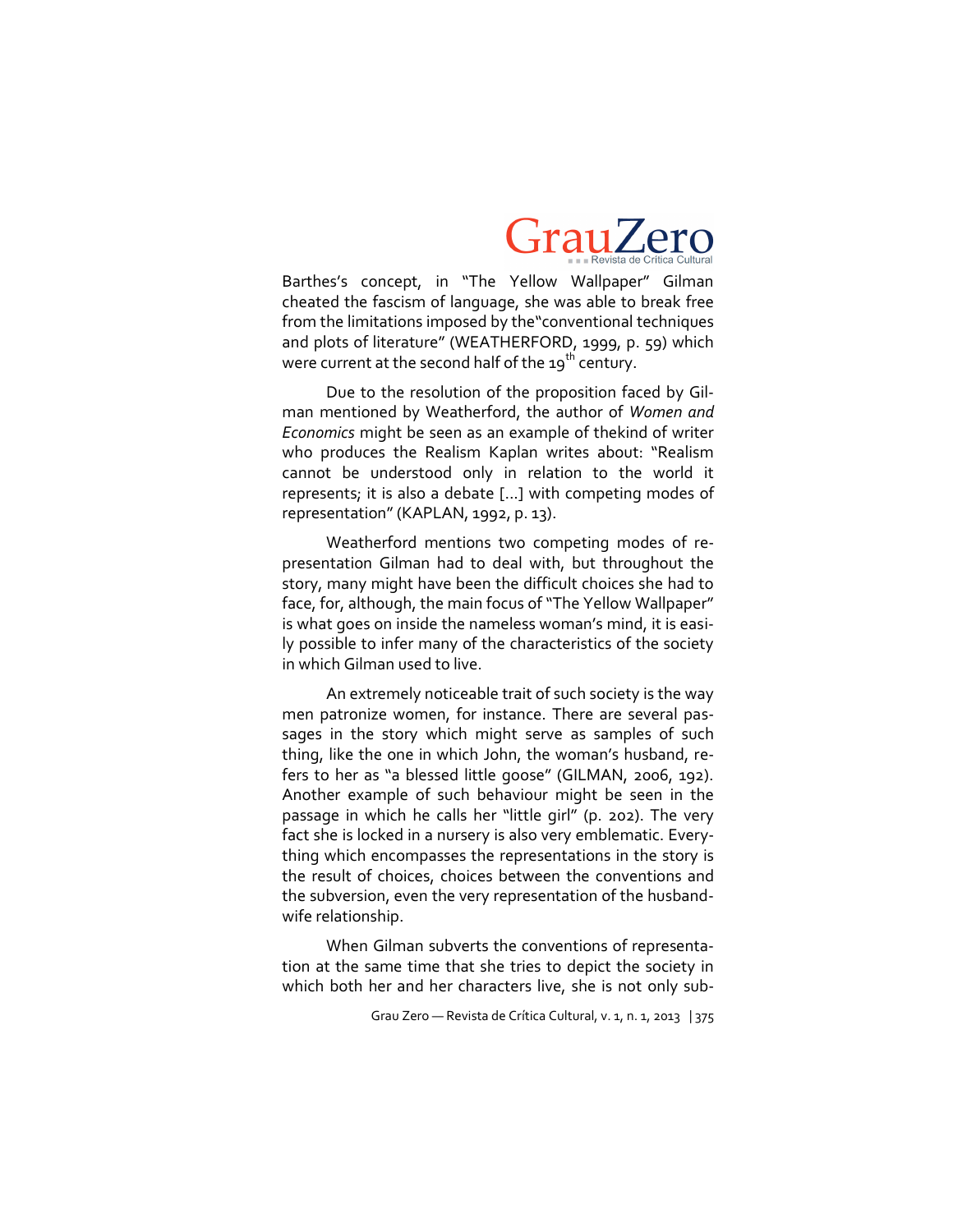verting literary conventions, she is also exposing constraints inherent to the American society of the second half of the  $19<sup>th</sup>$  century which were as restraining as or even more restraining than those related to story-writing.

If we take into consideration what Susan Sniader Lanser states in her *TheNarrative Act — Point of View in Prose Fiction* about the relationship of a writer to theact of writing a literary work, it is even easier to understand Gilman's subversion as not only literary, but as a much more wide-ranging one: "Such a relationship is essentially ideological as well as aesthetic, for the act of writing [...] is defined, constrained and conventionalized according to a system of values, norms, and perceptions of the world"(LANSER, 1981, p. 64).

Gilman subverted conventions in order to portray the sufferings caused by insanity because there were no previous models to be followed, or as Weatherford puts it "a woman's experience of mental torment as she lives it within herself and tries unsuccessfully to articulate it cannot be portrayed within the confines of any consistent, traditional literary form [...] No narrative form could contain what Gilman wanted to do" (WEATHERFORD, 1999, p. 68).

Jenny Weatherford precisely notices that "the narrator's first mention of the woman in the wallpaper occurs simultaneously with the disappearance of her references to her writing" (p. 67). What Gilman really wanted to represent was the evolving madness her character suffers from, but there were no models available for such representations. Gilman had not only to let go of conventions related to verisimilitude, but also to create a new way of story-telling which could encompass what she wanted to depict, i.e. the veritable writing of the nameless woman's thoughts are replaced by her own thoughts about what she sees in the wallpaper, a female figure apparently jailed behind bars created from its pattern: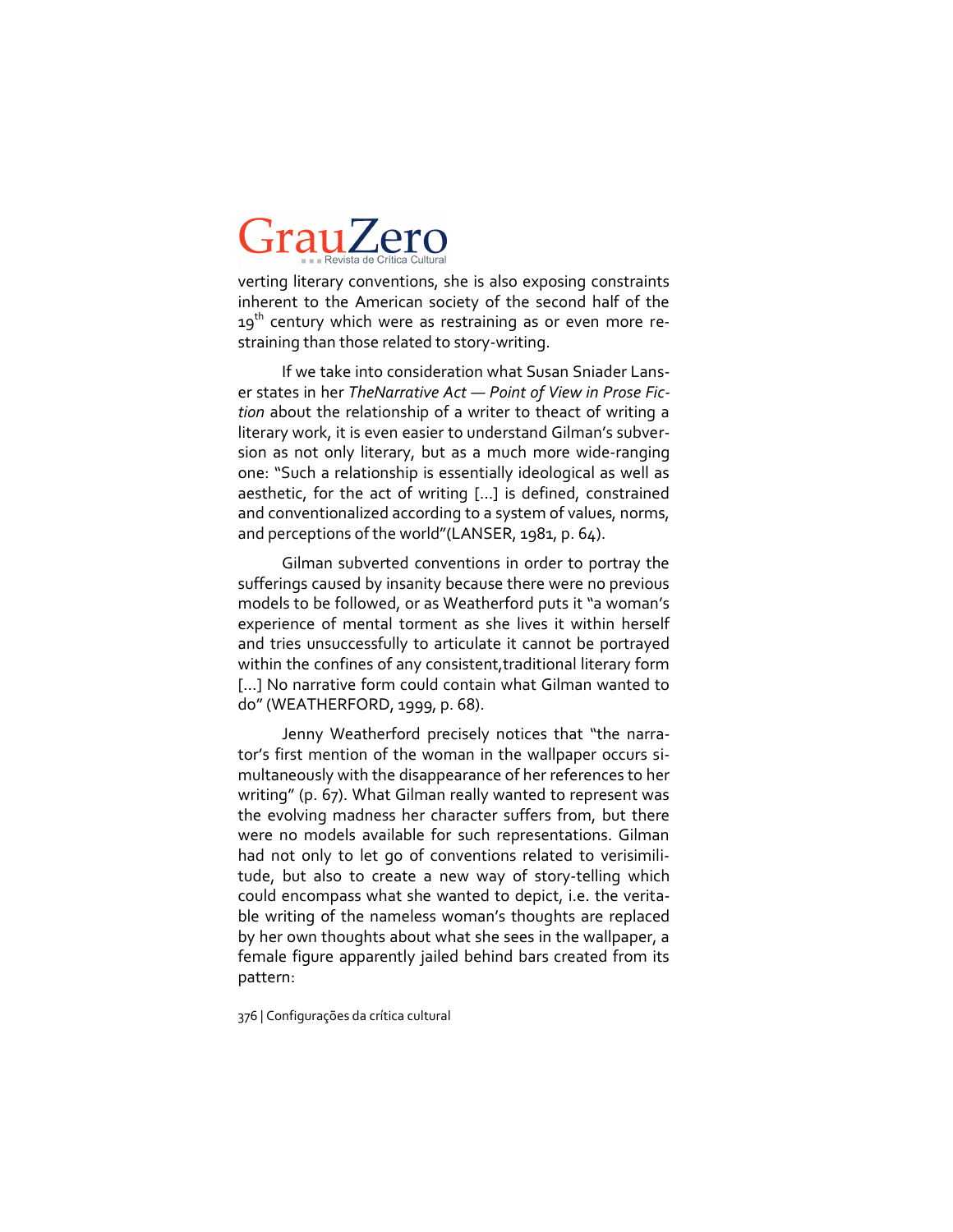

The front pattern does move — and no wonder! The woman behind shakes it! Sometimes I think there are a great many women behind, and sometimes only one [...] she just takes hold of the bars and shakes them hard. And she is all the time trying to climb through. But nobody could climb through that pattern — it strangles so (GILMAN, 2006, p. 210)

It is interesting to notice that the narrator sees sometimes one woman and sometimes more than one. Ultimately, the reader is led to know that the woman she saw behind the wallpaper was in fact herself. However, the many women that are seen by her might be a representation of an awareness of how spread such treatment and conditions were among the women who lived in that society.

When the narrator comes to identify with the figure behind the bars, even the language assumes a sort of mirrored tone in a remarkable passage from the story: "I pulled and she shook, I shook and she pulled" (GILMAN, 2006, p. 212). By the end of the story she no longer refers to the figure behind the wallpaper bars, but to herself as the one who was behind them on the first place: "I suppose I shall have to get back behind the pattern when it comes night" (p. 216).

According to Weatherford, "what the narrator sees in the wallpaper is something that she never could have written in her journal, not just because writing has been forbidden her, but also because she lacks the language to do so" (WEA-THERFORD, 1999, p. 71). Therefore, we may infer that Gilman's biography influenced the creation of the story not only when it comes to the treatment, but also to the lack of language to express herself. She had to subvert literary conventions to depict what she wantedpeople to know about, her character, on the other hand, had to go beyond reason to visualize, to have an image of her social condition. As Weatherford states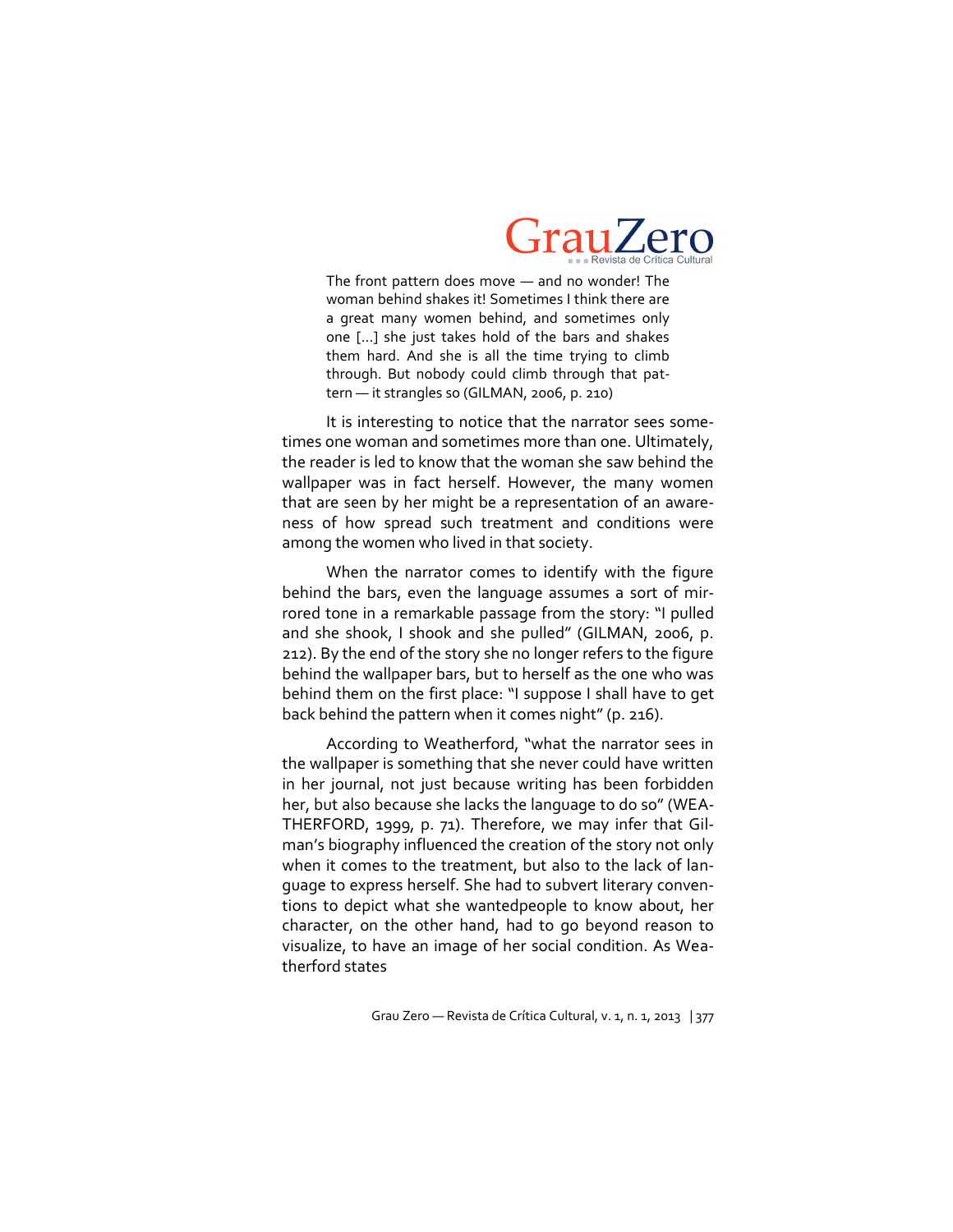She perceives subliminally her confinement within constructs of femininity and diagnosis [...] but she lacks full consciousness of it and therefore cannot articulate it except as a hallucinated image. [...] It is a realization for which there are no words. Because language is first forbidden and second incapable of describing her condition anyway, she ingeniously creates a picture of her dilemma in the wallpaper. She hallucinates — visualizes — that which she cannot express verbally. (p. 71)

Both Gilman and her character had to face limitations to their expressions. Gilman brilliantly managed to cheat the fascism of language and give voice to someone who according to the social and literary conventions would never be heard. She knew of the need such character had of being heard for she had gone through a very similar process herself. However, there were no available models to be followed, no available convention which could encompass what she needs to represent, so she was forced to create them. By doing so, Gilman might have subverted society in a way that maybe not even her was aware of, for she never wrote anything similar to "The Yellow Wallpaper" throughout her literary carrier.

Ezra Pound, one of the greatest American poets, stated that there is a kind of writer who he calls 'the inventors'. The inventors are those "discoverers of a particular or of more than one mode and process" (POUND) of writing. Charlotte Perkins Gilman might be considered an inventor for she created a new mode of story-telling. This creation was due to her genius, but also to the suffocating social conditions in which she lived throughout her live. "The Yellow Wallpaper" is not only a masterpiece for its inventiveness, but also a revolutionary statement which undermines a series of constraints at once, be them linguistic, literary or social.